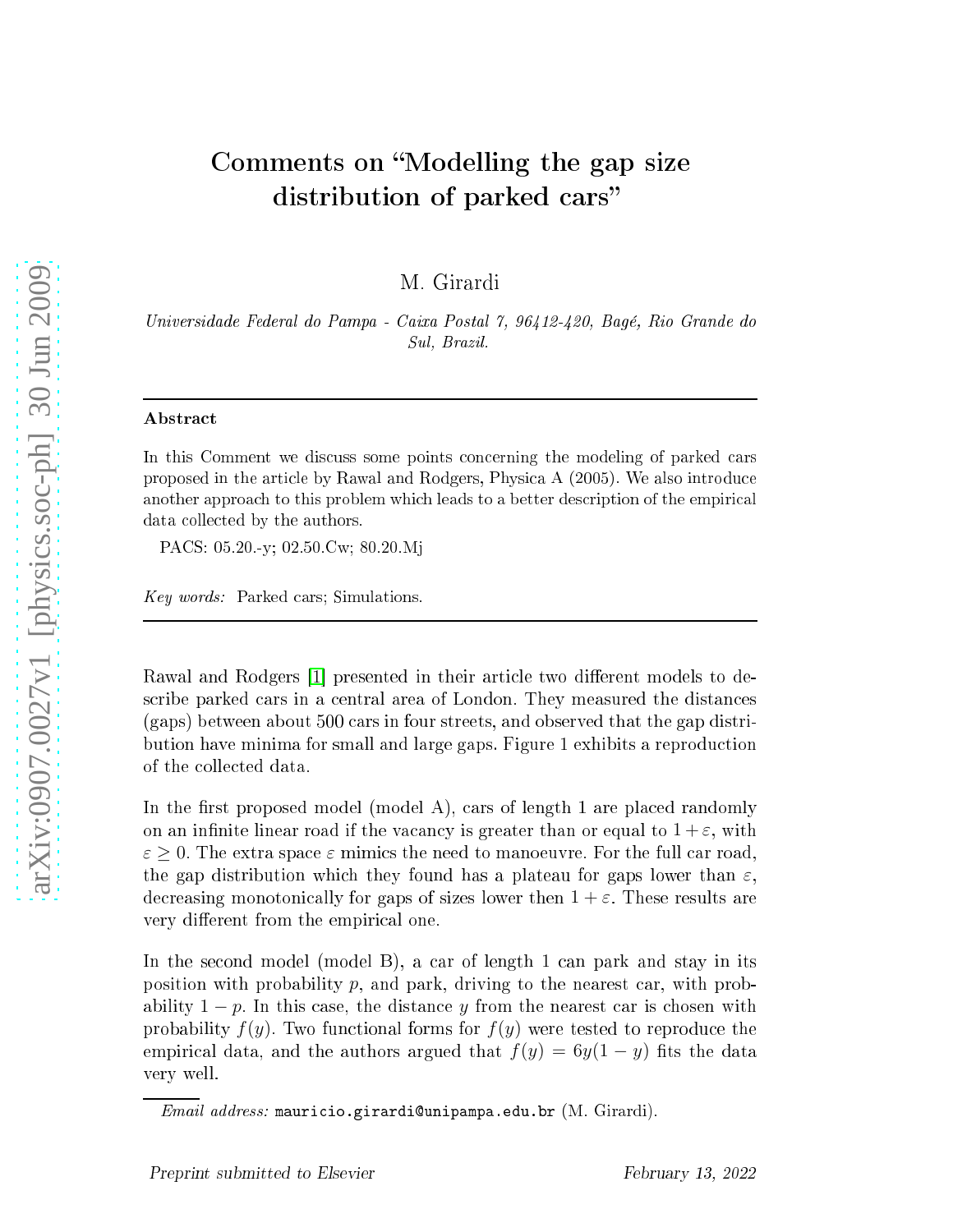Three points about the above article deserve some discussion:

- $(1)$  In their first model, the idea to introduce of an extra space to manoeuvre was good, and seems to be an important ingredient to any model for parked ars. However, it was not in
luded in their se
ond model.
- (2) In model B, the functional form of  $f(y)$  had no justification or explanation, and the authors gave no argument to why they used it.
- (3) The results obtained from the second model are qualitatively different from the empiri
al ones, sin
e the gap distribution does not have the onvex urvature for large gaps.

In this way, we propose a model where the extra space  $\varepsilon$  is maintained, while another dynamics for car parking is chosen. Here, a car is displaced between the two other cars with a Gaussian probability  $p(x) \propto \exp\left(-\frac{(x-x_0)^2}{\sigma^2}\right)$  $\frac{(-x_0)^2}{\sigma^2}$ , where x is the distance from the center  $x_0$  of the vacancy. This dynamics resembles the drivers desire to leave a secure gap between front and rear cars (the maximum probability is when the car stays at the center of the vacancy), and their ability to measure this distance, given by the standard deviation  $\sigma$ .

Figure 2 shows simulation results  $[2,3]$  $[2,3]$  of the present model for various values of  $\varepsilon$  and  $\sigma$ . In figure 2a,  $\sigma$  is equal to  $gap/10$ , indicating the case where drivers are very skillful, and the ars are pla
ed almost at enter of the gap. The opposite case ( $\sigma = \frac{qap}{0.1}$ ) is shown in figure 2d, where the cars are placed at random in the gap, as in model A of ref.  $[1]$ . As can be seen, changing the value of  $\varepsilon$  does not modify qualitatively the gap distribution, except for  $\varepsilon = 0$ where the distribution is monotonically decreasing. The interesting results are exhibited in figures 2b and 2c for  $\sigma = gap/4$  and  $\sigma = gap/2$  respectively. Here the urves resemble the empiri
al data, with lower densities for small gaps (non zero densities), a maximum at a typi
al gap size, and a onvex urvature of the distribution for large gaps. This contrasts with Fig. 9 of ref.  $|1|$ , which is on
ave for large gaps.

Concluding, we found a model for parked cars which agrees qualitatively with empiri
al data for full ar roads. The essential ingredients are the early employed extra spa
e for manoeuvre, and a dynami
s where the driver′ s skill to park his ar keeping equal gaps from rear and front ars is represented by the standard deviation in the Gaussian probability to put the ar in the enter of the vacancy.

#### A
knowledgements

We would like to thank the financial support of the Brazilian agencies FAPESP and CNPq.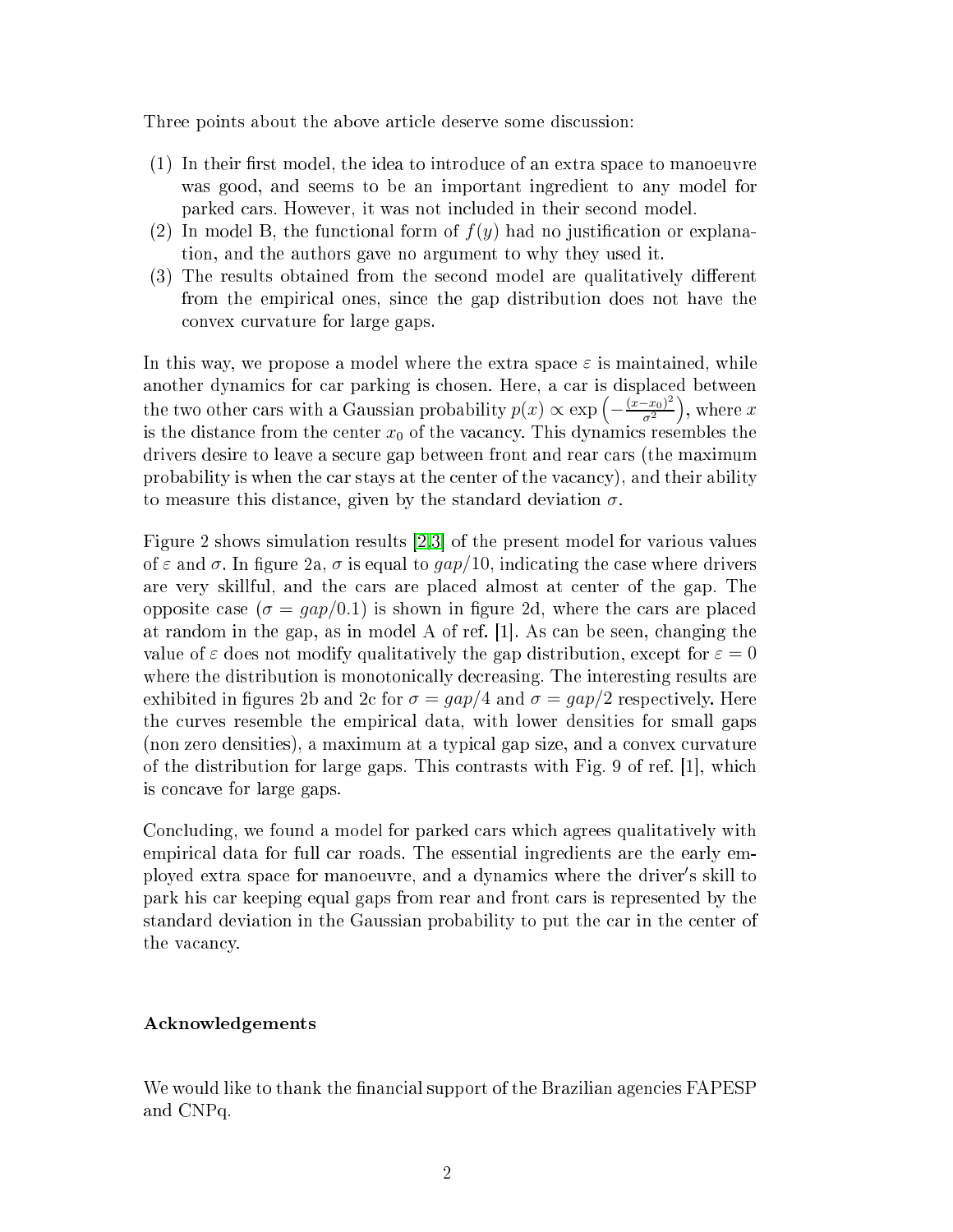## Figures

1 - Gap distribution between parked cars in the central area of London (same as Fig1. of ref.  $[1]$ .

2 - Gap size distribution for (a)  $\sigma = gap/10$ , (b)  $\sigma = gap/4$ , (c)  $\sigma = gap/2$ and  $\sigma = gap/0.1$ . In each plot, from left to right, we have  $\varepsilon = 0, 1, 3, 5, 7$  and 9.

### <span id="page-2-0"></span>Referen
es

- <span id="page-2-1"></span>[1] S. Rawal and G. J. Rodgers, Physica A  $346$ , 621 (2005).
- [2] M. E. Newman and G. T. Barkema, Monte Carlo Methods in Statistical Physics (Clarendom Press, Oxford, 1999).
- <span id="page-2-2"></span>[3] W. H. Press et al, "Numerical Recipes in Fortran 77: The Art of Scientific Computing" (Cambridge Press, Cambridge, 1992).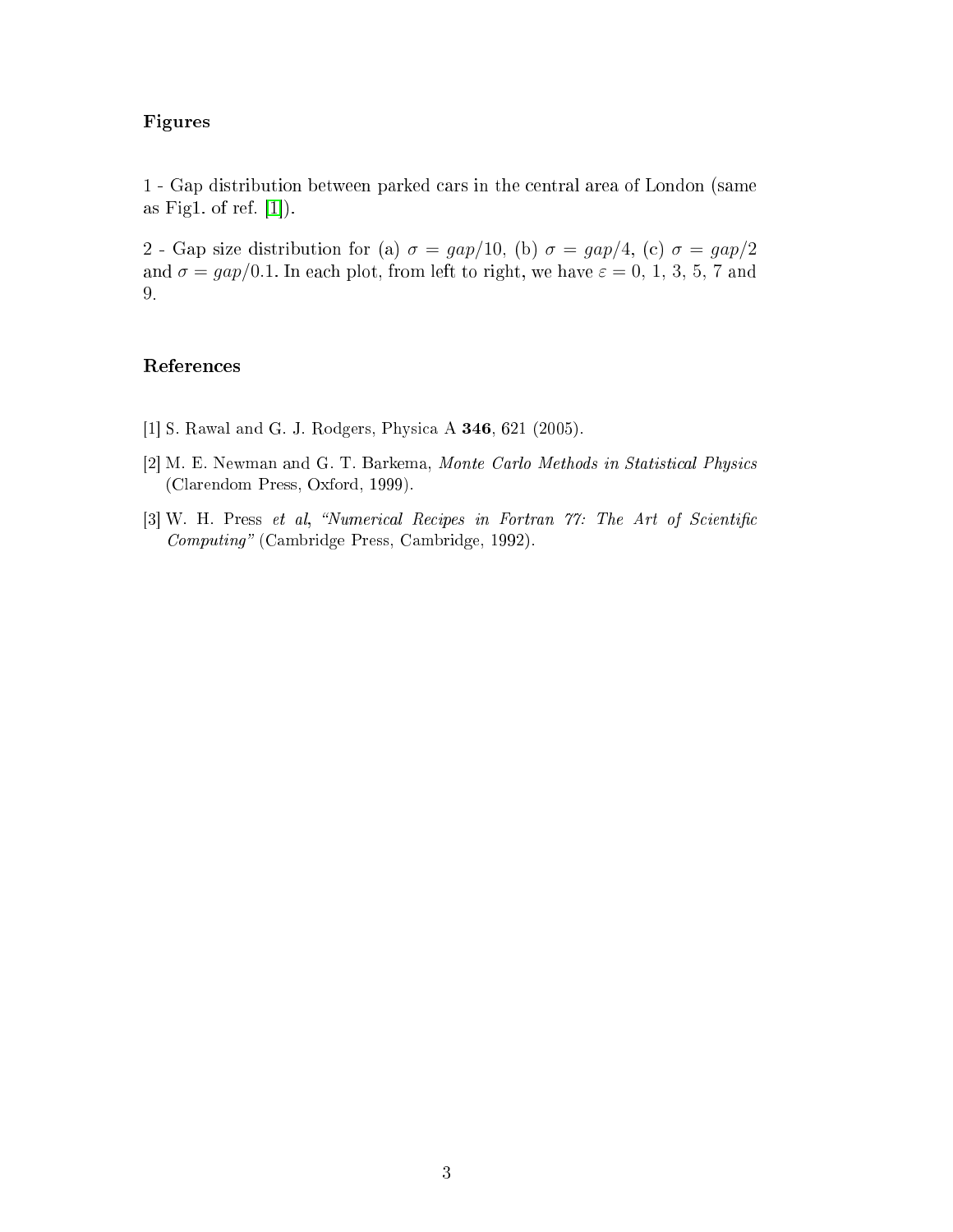

Fig. 1 - Girardi

4